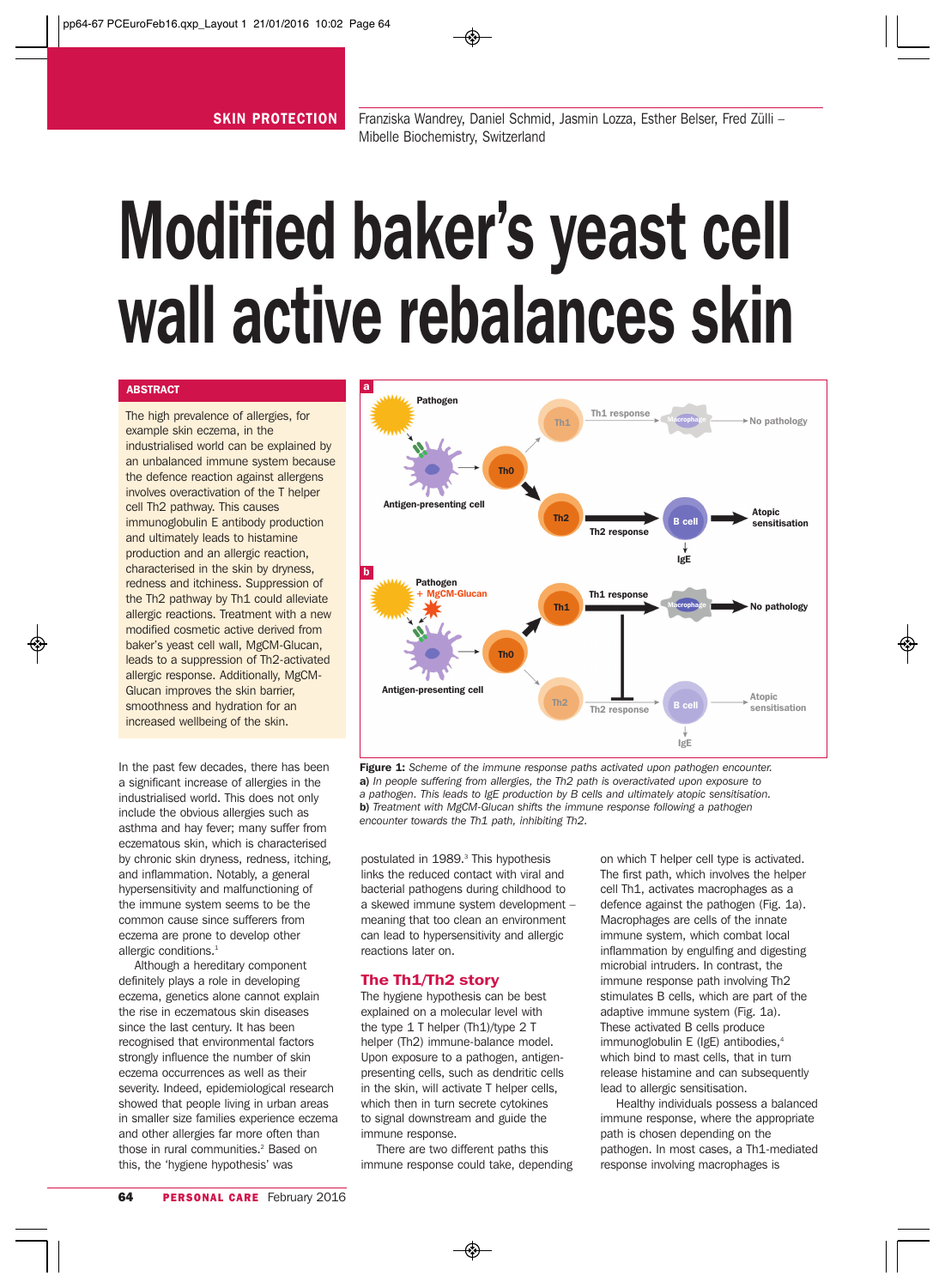#### SKIN PROTECTION



Figure 2: *Schematic representation of the MgCM-Glucan molecule.*

sufficient to eliminate pathogens and the Th2 path should not be active. To ensure this, the active Th1 path is able to inhibit Th2 activation. In people suffering from allergies however, the immune response is skewed towards the Th2 path.

The Th1/Th2 story corresponds to the hygiene hypothesis: in people that are 'immune trained' by coming into regular contact with pathogens that activate Th1, a healthy response can develop. For people who experienced limited exposure to pathogens at a young age because of a too sterile environment, the immune response is skewed from a healthy reaction towards an allergic sensitisation.

Therefore, shifting the immune response back to the Th1 path could help suppress the hypersensitised reaction that stems from overactive Th2.

#### Characteristics of eczematous skin

A common skin disease associated with chronic skin inflammation and eczema is atopic dermatitis (AD). As with other allergies, AD has a higher prevalence in individuals growing up in more sanitised environments and the number of incidences have increased within the past decades in the industrialised world.<sup>5</sup> AD is characterised by itchy dry skin with an impaired barrier function. On a molecular level, the immune response in AD is shifted towards Th2 activation and IgE-mediated sensitisation towards environmental allergens. The severity of AD is correlated to the levels of IgE production, but the underlying mechanism remains to be unravelled.<sup>6</sup> Another characteristic of AD is the elevated



Figure 3: *Concentration-dependent inhibition of* S. aureus *adhesion to reconstructed human epidermis by MgCM-Glucan.*



Figure 4: *Increase in skin hydration after 14 and 28 days treatment with placebo cream or a cream containing 0.1% MgCM-Glucan.*

expression level of interleukin-8 (IL-8), a pro-inflammatory cytokine.<sup>7</sup> Furthermore, the impaired skin barrier function typical for AD leads to an increased risk for bacterial infection, mainly with the organism *Staphylococcus aureus*. <sup>8</sup> This adds to the vicious cycle of recurring irritation and inflammation.

But how could an overactive immune system as in the case for AD be rebalanced to an appropriate response to allergens on the skin? It has been shown that the Toll-like receptors (TLR) in keratinocytes play an important role in the activation of the Th1 response. When the skin is exposed to allergens together with a TLR ligand, it can help to shift the immune response balance towards the Th1 path, preventing Th2-mediated oversensitisation of the skin.<sup>9</sup>

#### MgCM-Glucan – designed to rebalance the skin

MgCM-Glucan (CM-Glucan Forte/INCI: Magnesium Carboxymethyl Beta-Glucan) is a polysaccharide,  $β-(1,3)$ -Glucan, derived from cell walls of baker's yeast. It was carboxymethylated to improve the molecule's water solubility and modified to contain magnesium as a counter-ion to increase structural stability (Fig. 2). In addition, magnesium ions were reported to positively influence epidermal proliferation, differentiation and skin barrier function as well as to possess anti-inflammatory properties.

β-(1,3)-Glucan has been reported to bind the Toll-like receptor TLR2 on keratinocytes and thereby evoking the Th1 immune response when pathogens are in contact with the skin while repressing Th2 activation.<sup>10</sup> This immune 'training' by MgCM-Glucan (now referred to as 'the new yeast cell active') could counteract the skin imbalance and irritation (Fig. 1b).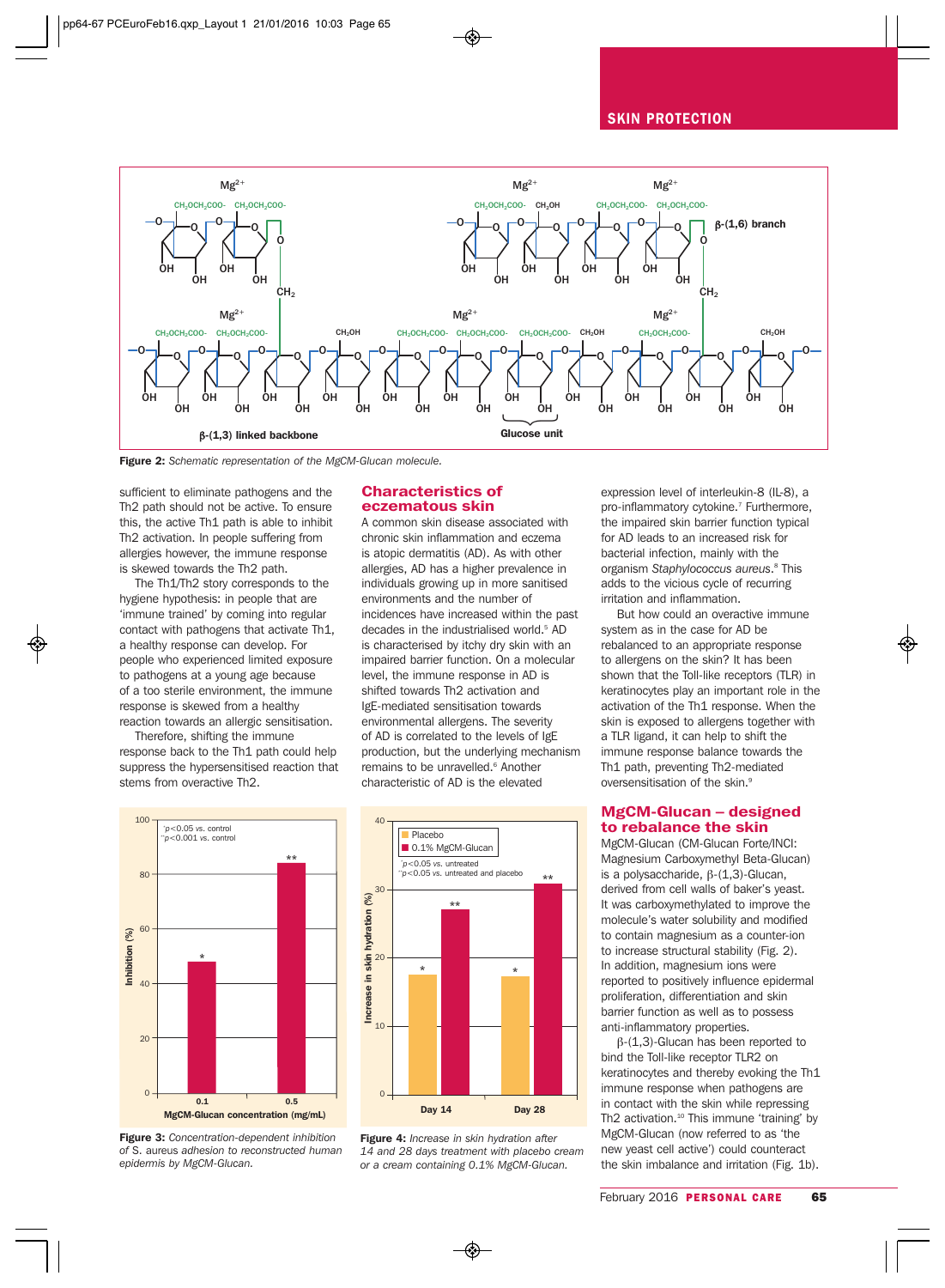## Materials and methods IgE release

CD19+B cells were cultured for 2 hours either in assay medium alone or in medium containing the new yeast cell active. To mimic a Th2 response, cells were treated with a mix of anti-CD40 and the cytokine IL-4 to stimulate IgE production for 14 days. Quantification of secreted IgE antibodies was carried out by ELISA.

#### IL-8 release

Reconstructed human epidermis (RHE) was pre-treated with assay medium alone or medium containing the new yeast cell active for 2 hours. This was followed by a 24-hour treatment with a mixture of the cytokines IL-4/IL-13/IL-22/TNF-α. IL-8 expression was quantified by RT-qPCR.

## *Staphylococcus aureus* adhesion to reconstructed human epidermis

RHE was pretreated by topical application on the surface of the epidermis of either the new yeast cell active or PBS solution as a control for 2 hours at room temperature. The RHE surface was cleaned and either topically treated with the new yeast cell active and radiolabelled *S. aureus* bacteria or PBS and radiolabelled *S. aureus* for 1 hour. RHEs were washed and remaining radioactivity was measured by liquid scintillation counting.

#### Clinical studies

Skin parameter measurements: A doubleblind clinical trial was performed with 20 volunteers (average age 44 years) diagnosed with AD but free of symptoms during the study. They applied a placebo cream on the inner side of one forearm and the same cream containing 0.1% new yeast cell active on the inner side of the other forearm twice daily for 28 days. After 14 and 28 days, skin hydration,





roughness and TEWL were measured using a Corneometer MPA5 CPU, PRIMOS and Tewameter TM210, respectively.

Self-assessment: 10 volunteers (average age 58 years) with AD applied an aqueous solution containing 0.04% new yeast cell active on an area with eczematous skin twice daily for 7 days. Before and after the study, volunteers filled out a questionnaire about their skin condition on the treated area, giving scores on a 10-point scale.

#### Results and discussion Reduction of Th2 response in atopic dermatitis models

To test whether the new yeast cell active is indeed able to suppress the Th2 immune response, B cells were stimulated to produce IgE to mimic



Figure 6: *Decrease in TEWL after 14 and 28 days treatment with placebo cream or a cream containing 0.1% MgCM-Glucan.*

Th2 activation. Treatment with the new yeast cell active reduced IgE production by 26%.

Using reconstructed human epidermis (RHE), IL-8 production was stimulated by treatment with a mixture of proinflammatory cytokines. Expression of IL-8 was decreased by 53% in the RHE when pretreated with the new yeast cell active compared to stimulated but not pretreated samples. Together this shows that the new yeast cell active is able to reduce the expression of two players in the inflammatory response *in vitro* that can lead to skin eczema.

## Impaired binding of bacteria to the skin

In AD skin, the chronic inflammation is often exacerbated by bacterial infection,



Figure 7: *Skin condition parameters as evaluated by self assessment before and after one week's treatment with an aqueous solution containing 0.04% MgCM-Glucan.*